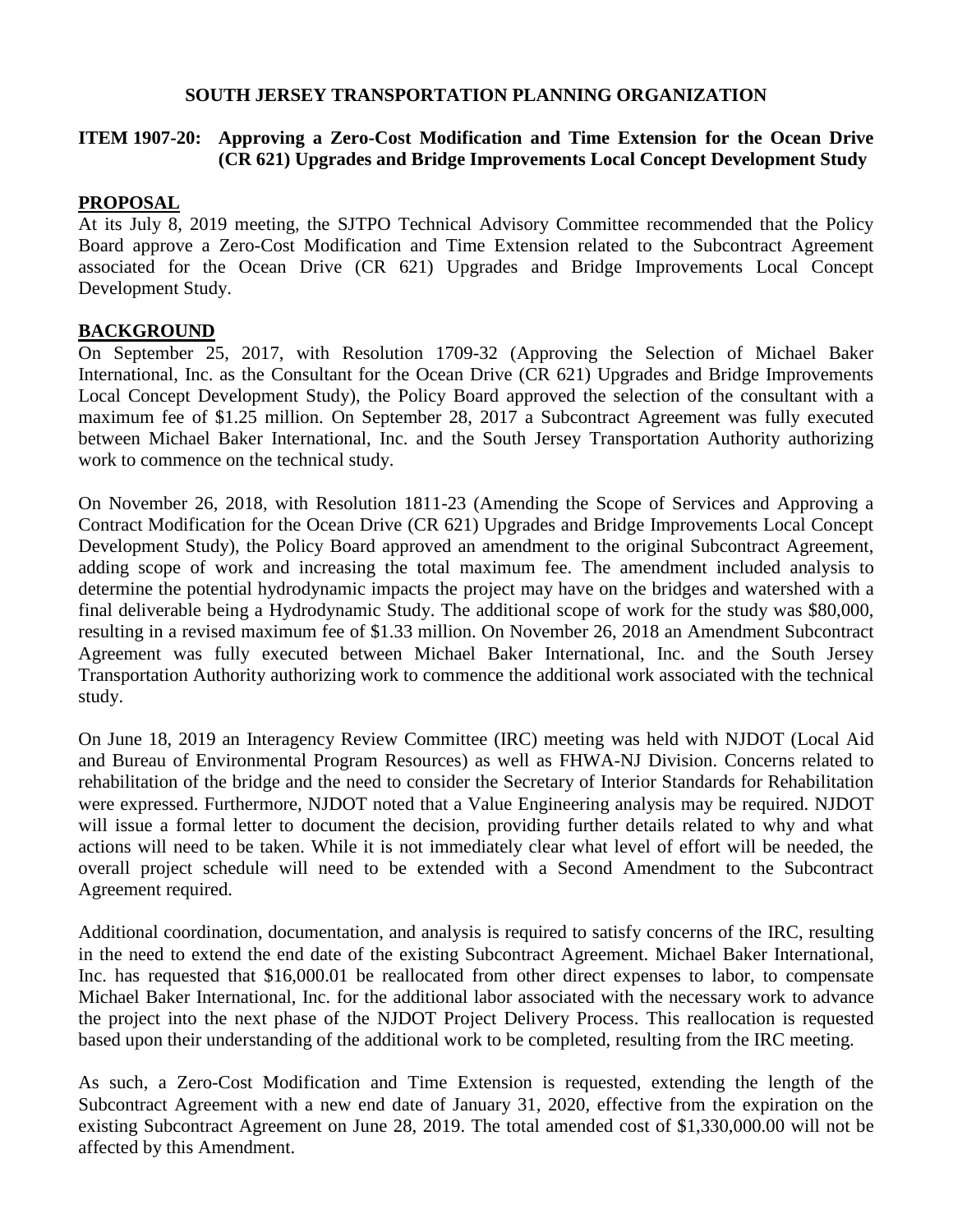

June 27, 2019

Ms. Jennifer Marandino South Jersey Transportation Planning Organization 782 S Brewster Road, Unit B6 Vineland, New Jersey 08361

### **Subject: Ocean Drive (CR 621) Upgrades and Bridge Improvements Local Concept Development Study Contract Extension and Zero Cost Modification Request**

Dear Ms. Marandino:

As you are aware, Michael Baker International, Inc. (Michael Baker) has been working towards completing the Local Concept Development Phase for the subject project in accordance with the original schedule before the current contract expires on June 28, 2019. However, due to a delay in receiving approval by the Interagency Review Committee (IRC), the overall project schedule will need to be extended.

It is anticipated that the IRC will be formally documenting their decision in a letter within a matter of weeks. At this time, we request that the contract end date be moved to January 31, 2020 to account for additional work efforts. Additionally, based on Michael Baker's current understanding of the additional work efforts that will be requested by the IRC, Michael Baker formally requests a Zero Cost Modification with no impact to the overall project cost. Attached you will find a redistribution of project line item budgets between Michael Baker's direct costs, labor, overhead and fee. A redistribution of Subconsultants costs is not anticipated.

Your favorable consideration of this requested Contract Extension and Zero Cost Modification would be greatly appreciated. If you have any questions, please feel free to contact me at 609-807-9585 or Marty Wade at 609-807-9524.

Sincerely,

### **MICHAEL BAKER INTERNATIONAL, INC.**

Joseph Romano, P.E. Associate Vice President/Project Manager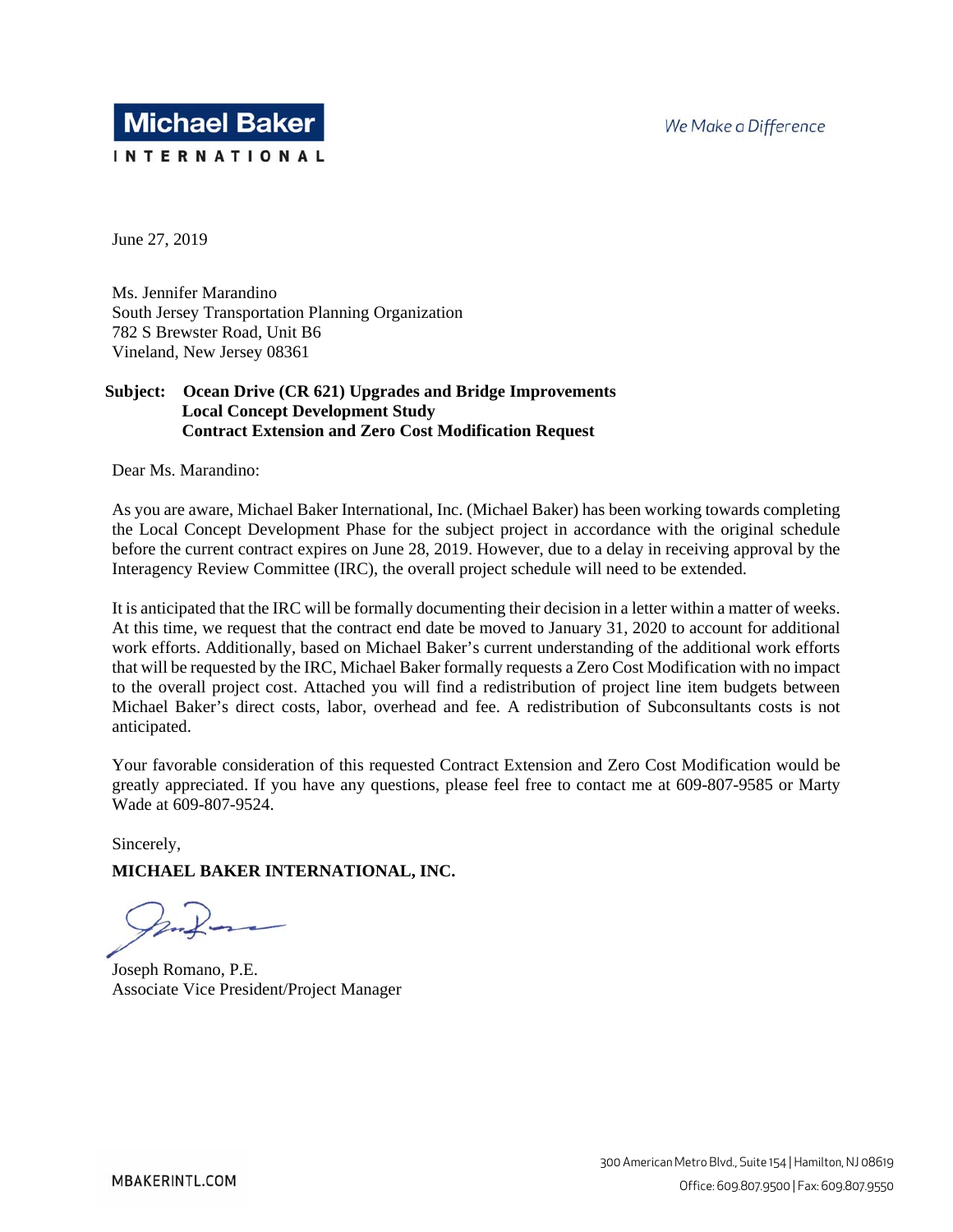#### **SUMMARIZED BUDGET PLAN ADJUSTMENT REQUEST FORM**

| <b>FIRM'S NAME:</b><br><b>SUBCONTRACT PROJECT TITLE:</b><br>DATE: | Michael Baker International, Inc.<br>Ocean Drive (CR 621) Upgrades and Bridge Improvements Local Concept Development Study<br>June 27, 2019 |                           |                         |                                      |                          |                                           |              |          |
|-------------------------------------------------------------------|---------------------------------------------------------------------------------------------------------------------------------------------|---------------------------|-------------------------|--------------------------------------|--------------------------|-------------------------------------------|--------------|----------|
|                                                                   |                                                                                                                                             | <b>Current Authorized</b> |                         | <b>Proposed</b><br><b>Adjustment</b> |                          | <b>Proposed</b><br><b>Adjusted Budget</b> |              | % Change |
| PART I: LABOR COSTS (PERSONNEL SERVICES)                          |                                                                                                                                             |                           | <b>Budget</b>           |                                      |                          |                                           |              |          |
| 1. SALARIES                                                       |                                                                                                                                             |                           | 266,920.90              | S.                                   | 6,024.46                 | S                                         | 272,945.36   | $2\%$    |
| 2. OVERHEAD (141.44%)                                             |                                                                                                                                             |                           | 378,107.93              | S                                    | 8,521.00                 | - S                                       | 386,628.93   | 2%       |
|                                                                   | SUBTOTAL LABOR COSTS                                                                                                                        | - \$                      | 645,028.83              | S                                    | 14,545.46                | - \$                                      | 659,574.29   | 2%       |
| <b>PART II: NON-LABOR DIRECT EXPENSES</b>                         | SUBTOTAL DIRECT EXPENSES                                                                                                                    | - S                       |                         |                                      | $(16,000.01)$ \$         |                                           | 6,531.55     | $-71%$   |
| <b>PART III: FEE</b>                                              |                                                                                                                                             |                           |                         |                                      |                          |                                           |              |          |
| FIXED FEE (10%)                                                   | SUBTOTAL FEE                                                                                                                                |                           | 64,502.88               | S                                    | 1,454.55                 | - \$                                      | 65,957.43    | 2%       |
| <b>PART IV: SUBCONSULTANT COSTS</b><br><b>WSP</b>                 |                                                                                                                                             |                           | 440,474.43              | S                                    | $\overline{\phantom{a}}$ | \$                                        | 440,474.43   | 0%       |
| CHURCHILL CONSULTING ENGINEERS                                    |                                                                                                                                             |                           | 143,376.80              |                                      |                          |                                           | 143,376.80   |          |
| RICHARD GRUBB & ASSOCIATES, INC.                                  |                                                                                                                                             |                           | 14,085.50               | S                                    |                          |                                           | 14,085.50    |          |
|                                                                   | SUBTOTAL SUBCONSULTANT COSTS \$                                                                                                             |                           | $597,936.73$ $\sqrt{$}$ |                                      | $\overline{\phantom{a}}$ | S                                         | 597,936.73   | $0\%$    |
|                                                                   | <b>TOTAL BUDGET</b>                                                                                                                         | \$                        | $1,330,000.00$ \ \$     |                                      | $\blacksquare$           | S                                         | 1,330,000.00 | 0%       |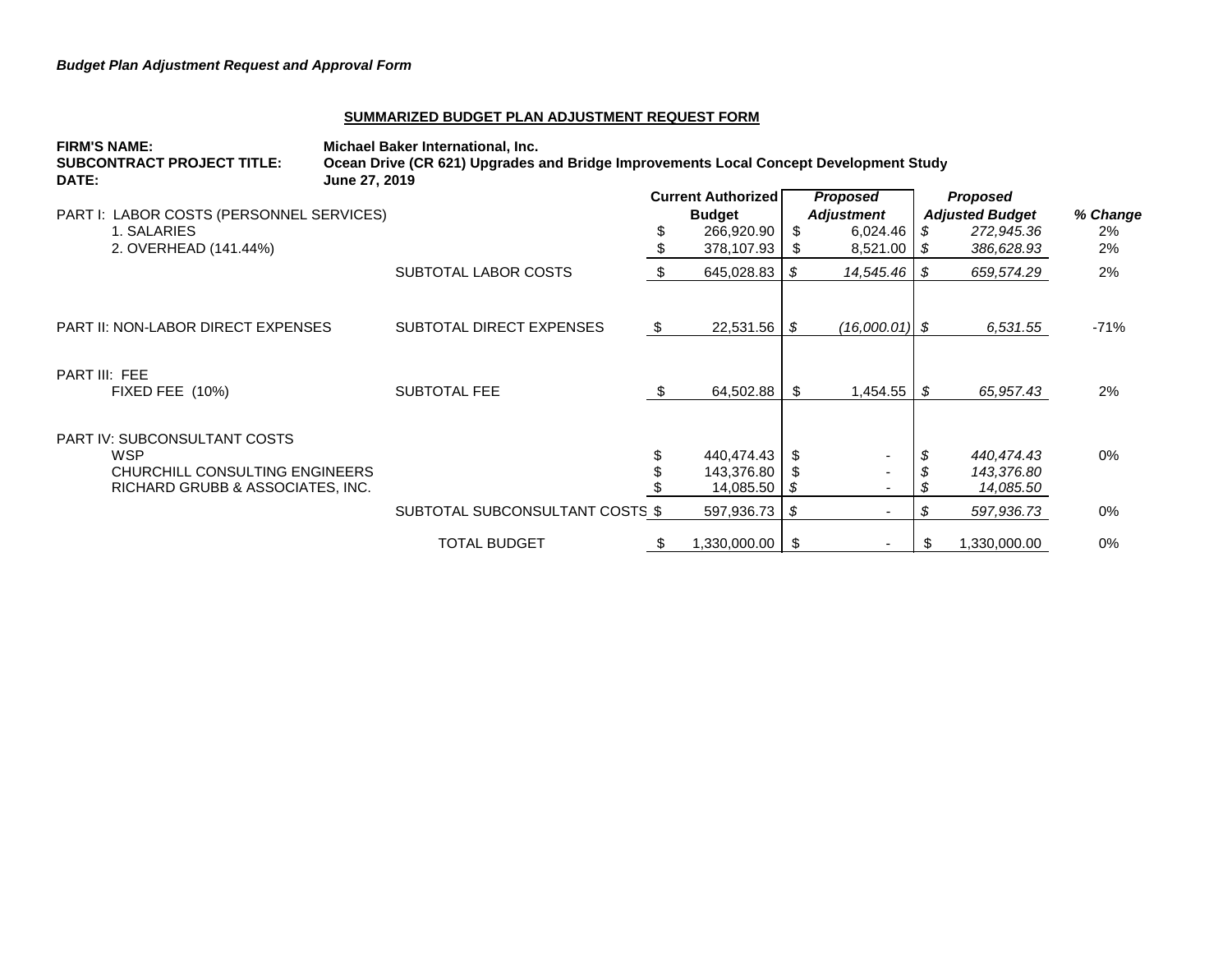### **SOUTH JERSEY TRANSPORTATION PLANNING ORGANIZATION**

**RESOLUTION 1907-20: Approving a Zero-Cost Modification and Time Extension for the Ocean Drive (CR 621) Upgrades and Bridge Improvements Local Concept Development Study**

**WHEREAS, the South Jersey Transportation Planning Organization (SJTPO) is the Metropolitan Planning Organization (MPO) designated under Federal law for the southern region of New Jersey including Atlantic, Cape May, Cumberland, and Salem Counties; and**

**WHEREAS, the Fiscal Year 2018 SJTPO Unified Planning Work Program includes Federal Highway Administration planning funds for this project as Task 18/409; and**

**WHEREAS, at their September 25, 2017 meeting, the Policy Board approved Michael Baker International, Inc. as the consultant for the technical study with a maximum fee of \$1,250,000.00; and**

**WHEREAS, a Subcontract Agreement between Michael Baker International, Inc. and the South Jersey Transportation Authority was fully executed on September 28, 2017 with a Notice to Proceed issued on the same date; and**

**WHEREAS, at their November 26, 2018 meeting, the Policy Board approved an amendment to the scope of service and approved a contract modification to include a hydrodynamic analysis with an additional fee of \$80,000.00 and a revised maximum fee of \$1,330,000.00; and**

**WHEREAS, an Amendment to the Subcontract Agreement between Michael Baker International, Inc. and the South Jersey Transportation Authority was fully executed on November 26, 2018 with a Notice to Proceed issued on the same date; and**

**WHEREAS, based upon discussions at a June 18, 2019 Interagency Review Committee (IRC) meeting, the Committee expressed not being comfortable advancing the project to Preliminary Engineering at this time; and**

**WHEREAS, NJDOT will issue a formal letter to document the decision, providing further details related to why and what actions will need to be taken to advance the project into the next phase of the NJDOT Project Delivery Process; and**

**WHEREAS, additional coordination, documentation, and analysis is required to satisfy the concerns of the IRC, resulting in the need to extend the existing Subcontract Agreement end date from June 28, 2019 to January 31, 2020; and**

**WHEREAS, based upon additional work efforts discussed at the June 18, 2019 IRC meeting and subsequently memorialized in the formal letter from NJDOT, Michael Baker International, Inc. has requested that \$16,000.01 be reallocated from other direct expenses to labor, to compensate Michael Baker International, Inc.; and**

**WHEREAS, a Zero-Cost Modification and Time Extension is requested, extending the length of the Subcontract Agreement with a new end date of January 31, 2020, effective from the expiration of the existing contract on June 28, 2019; and**